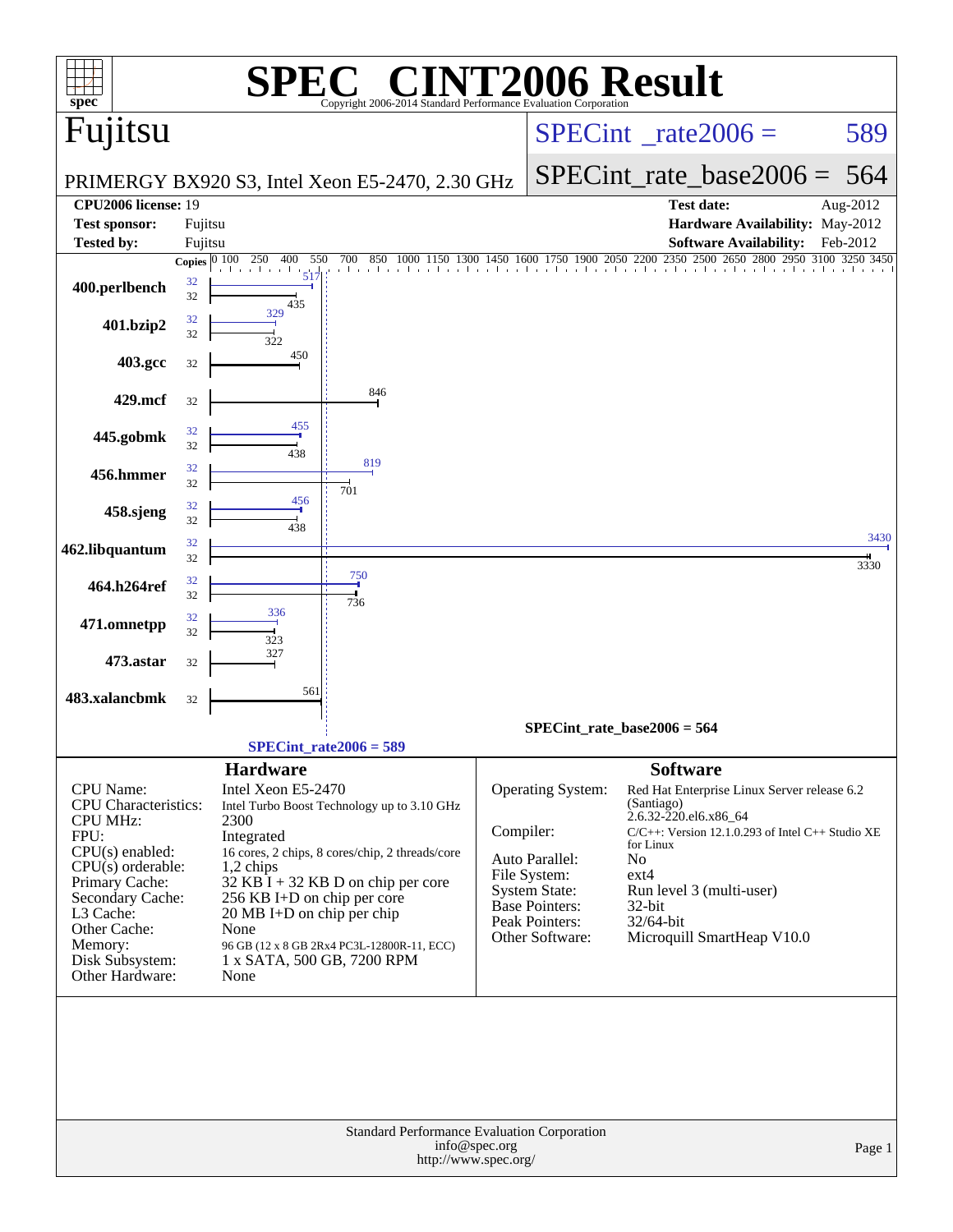

# **[SPEC CINT2006 Result](http://www.spec.org/auto/cpu2006/Docs/result-fields.html#SPECCINT2006Result)**

## Fujitsu

### SPECint rate $2006 = 589$

PRIMERGY BX920 S3, Intel Xeon E5-2470, 2.30 GHz

[SPECint\\_rate\\_base2006 =](http://www.spec.org/auto/cpu2006/Docs/result-fields.html#SPECintratebase2006) 564

**[CPU2006 license:](http://www.spec.org/auto/cpu2006/Docs/result-fields.html#CPU2006license)** 19 **[Test date:](http://www.spec.org/auto/cpu2006/Docs/result-fields.html#Testdate)** Aug-2012

**[Test sponsor:](http://www.spec.org/auto/cpu2006/Docs/result-fields.html#Testsponsor)** Fujitsu **[Hardware Availability:](http://www.spec.org/auto/cpu2006/Docs/result-fields.html#HardwareAvailability)** May-2012 **[Tested by:](http://www.spec.org/auto/cpu2006/Docs/result-fields.html#Testedby)** Fujitsu **Fugital Example 2012 [Software Availability:](http://www.spec.org/auto/cpu2006/Docs/result-fields.html#SoftwareAvailability)** Feb-2012

#### **[Results Table](http://www.spec.org/auto/cpu2006/Docs/result-fields.html#ResultsTable)**

|                                                                                                          | <b>Base</b>   |                |              |                |       |                | <b>Peak</b> |               |                |              |                |              |                |              |
|----------------------------------------------------------------------------------------------------------|---------------|----------------|--------------|----------------|-------|----------------|-------------|---------------|----------------|--------------|----------------|--------------|----------------|--------------|
| <b>Benchmark</b>                                                                                         | <b>Copies</b> | <b>Seconds</b> | <b>Ratio</b> | <b>Seconds</b> | Ratio | <b>Seconds</b> | Ratio       | <b>Copies</b> | <b>Seconds</b> | <b>Ratio</b> | <b>Seconds</b> | <b>Ratio</b> | <b>Seconds</b> | <b>Ratio</b> |
| 400.perlbench                                                                                            | 32            | 720            | 434          | 719            | 435   | 719            | 435         | 32            | 605            | 517          | 609            | 514          | 604            | 517          |
| 401.bzip2                                                                                                | 32            | 960            | 322          | 958            | 322   | 960            | 322         | 32            | 942            | 328          | 940            | 329          | 939            | 329          |
| $403.\mathrm{gcc}$                                                                                       | 32            | 571            | 451          | 573            | 450   | 573            | 450l        | 32            | 571            | 451          | 573            | 450          | 573            | 450          |
| $429$ .mcf                                                                                               | 32            | 345            | 847          | 346            | 843   | 345            | 846         | 32            | 345            | 847          | 346            | 843          | 345            | 846          |
| $445$ .gobmk                                                                                             | 32            | 767            | 438          | 770            | 436   | 765            | 439         | 32            | 744            | 451          | 734            | 457          | 737            | 455          |
| 456.hmmer                                                                                                | 32            | 426            | 701          | 426            | 701   | 424            | <b>705</b>  | 32            | 364            | 819          | 365            | 818          | 364            | 820          |
| $458$ .sjeng                                                                                             | 32            | 885            | 438          | 883            | 438   | 884            | 438         | 32            | 850            | 455          | 841            | 460          | 849            | <b>456</b>   |
| 462.libquantum                                                                                           | 32            | 199            | 3330         | 199            | 3340  | 200            | 3320        | 32            | 194            | 3420         | 194            | 3430         | 193            | 3430         |
| 464.h264ref                                                                                              | 32            | 962            | 736          | 959            | 738   | 969            | 731         | 32            | 951            | 744          | 944            | 750          | 943            | 751          |
| 471.omnetpp                                                                                              | 32            | 619            | 323          | 619            | 323   | 618            | 324         | 32            | 595            | 336          | 596            | 336          | 594            | 337          |
| $473.$ astar                                                                                             | 32            | 688            | 327          | 687            | 327   | 687            | 327         | 32            | 688            | 327          | 687            | 327          | 687            | 327          |
| 483.xalancbmk                                                                                            | 32            | 393            | 561          | 393            | 562   | 396            | 558         | 32            | 393            | 561          | 393            | 562          | 396            | 558          |
| Results appear in the order in which they were run. Bold underlined text indicates a median measurement. |               |                |              |                |       |                |             |               |                |              |                |              |                |              |

### **[Submit Notes](http://www.spec.org/auto/cpu2006/Docs/result-fields.html#SubmitNotes)**

 The numactl mechanism was used to bind copies to processors. The config file option 'submit' was used to generate numactl commands to bind each copy to a specific processor. For details, please see the config file.

### **[Operating System Notes](http://www.spec.org/auto/cpu2006/Docs/result-fields.html#OperatingSystemNotes)**

Stack size set to unlimited using "ulimit -s unlimited"

#### **[General Notes](http://www.spec.org/auto/cpu2006/Docs/result-fields.html#GeneralNotes)**

Environment variables set by runspec before the start of the run: LD\_LIBRARY\_PATH = "/SPECcpu2006/libs/32:/SPECcpu2006/libs/64"

 Binaries compiled on a system with 2x E5-2650 CPU + 96 GB memory using RHEL6.2 Transparent Huge Pages enabled with: echo always > /sys/kernel/mm/redhat\_transparent\_hugepage/enabled runspec command invoked through numactl i.e.: numactl --interleave=all runspec <etc> For information about Fujitsu please visit: <http://www.fujitsu.com>

## **[Base Compiler Invocation](http://www.spec.org/auto/cpu2006/Docs/result-fields.html#BaseCompilerInvocation)**

[C benchmarks](http://www.spec.org/auto/cpu2006/Docs/result-fields.html#Cbenchmarks): [icc -m32](http://www.spec.org/cpu2006/results/res2012q3/cpu2006-20120806-24080.flags.html#user_CCbase_intel_icc_5ff4a39e364c98233615fdd38438c6f2)

Continued on next page

Standard Performance Evaluation Corporation [info@spec.org](mailto:info@spec.org) <http://www.spec.org/>

Page 2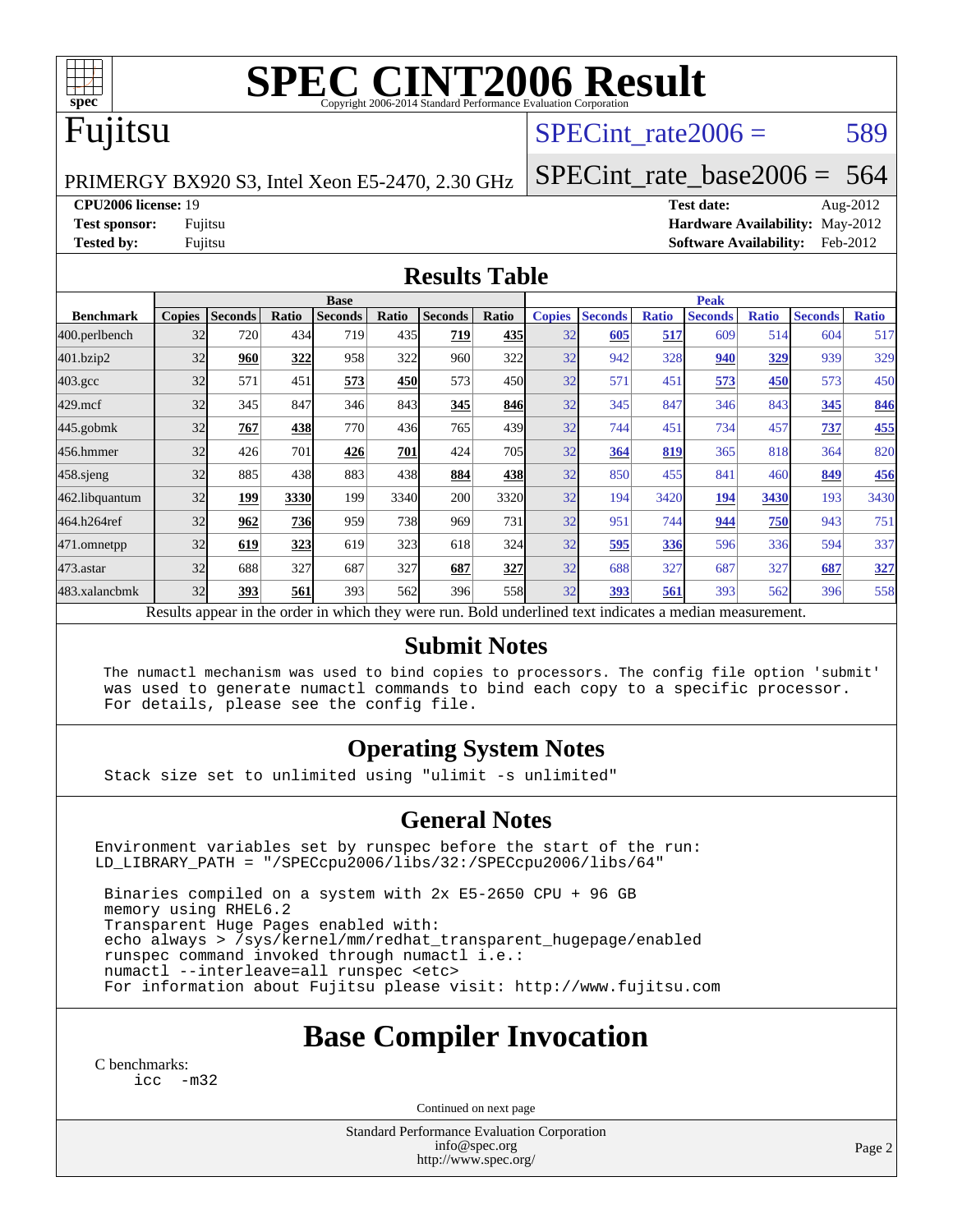| <b>SPEC CINT2006 Result</b><br>spec <sup>®</sup><br>Copyright 2006-2014 Standard Performance Evaluation Corporation                                                                                                                                                         |                                                                                                               |
|-----------------------------------------------------------------------------------------------------------------------------------------------------------------------------------------------------------------------------------------------------------------------------|---------------------------------------------------------------------------------------------------------------|
| Fujitsu                                                                                                                                                                                                                                                                     | 589<br>SPECint rate $2006 =$                                                                                  |
| PRIMERGY BX920 S3, Intel Xeon E5-2470, 2.30 GHz                                                                                                                                                                                                                             | SPECint rate base $2006 = 564$                                                                                |
| CPU2006 license: 19<br><b>Test sponsor:</b><br>Fujitsu<br><b>Tested by:</b><br>Fujitsu                                                                                                                                                                                      | <b>Test date:</b><br>Aug-2012<br>Hardware Availability: May-2012<br><b>Software Availability:</b><br>Feb-2012 |
| <b>Base Compiler Invocation (Continued)</b><br>$C++$ benchmarks:<br>icpc -m32                                                                                                                                                                                               |                                                                                                               |
| <b>Base Portability Flags</b><br>400.perlbench: -DSPEC_CPU_LINUX_IA32<br>462.libquantum: - DSPEC_CPU_LINUX<br>483.xalancbmk: -DSPEC_CPU_LINUX                                                                                                                               |                                                                                                               |
| <b>Base Optimization Flags</b><br>C benchmarks:<br>-xSSE4.2 -ipo -03 -no-prec-div -opt-prefetch -opt-mem-layout-trans=3<br>$C_{++}$ benchmarks:<br>-xSSE4.2 -ipo -03 -no-prec-div -opt-prefetch -opt-mem-layout-trans=3<br>-Wl,-z, muldefs -L/opt/SmartHeap/lib -lsmartheap |                                                                                                               |
| <b>Base Other Flags</b><br>C benchmarks:                                                                                                                                                                                                                                    |                                                                                                               |
| 403.gcc: -Dalloca=_alloca                                                                                                                                                                                                                                                   |                                                                                                               |
| <b>Peak Compiler Invocation</b><br>C benchmarks (except as noted below):<br>$-m32$<br>icc<br>400.perlbench: icc -m64<br>401.bzip2: icc -m64<br>456.hmmer: $\text{icc}$ -m64<br>458.sjeng: icc -m64<br>$C_{++}$ benchmarks:<br>icpc -m32                                     |                                                                                                               |
| <b>Standard Performance Evaluation Corporation</b><br>info@spec.org<br>http://www.spec.org/                                                                                                                                                                                 | Page 3                                                                                                        |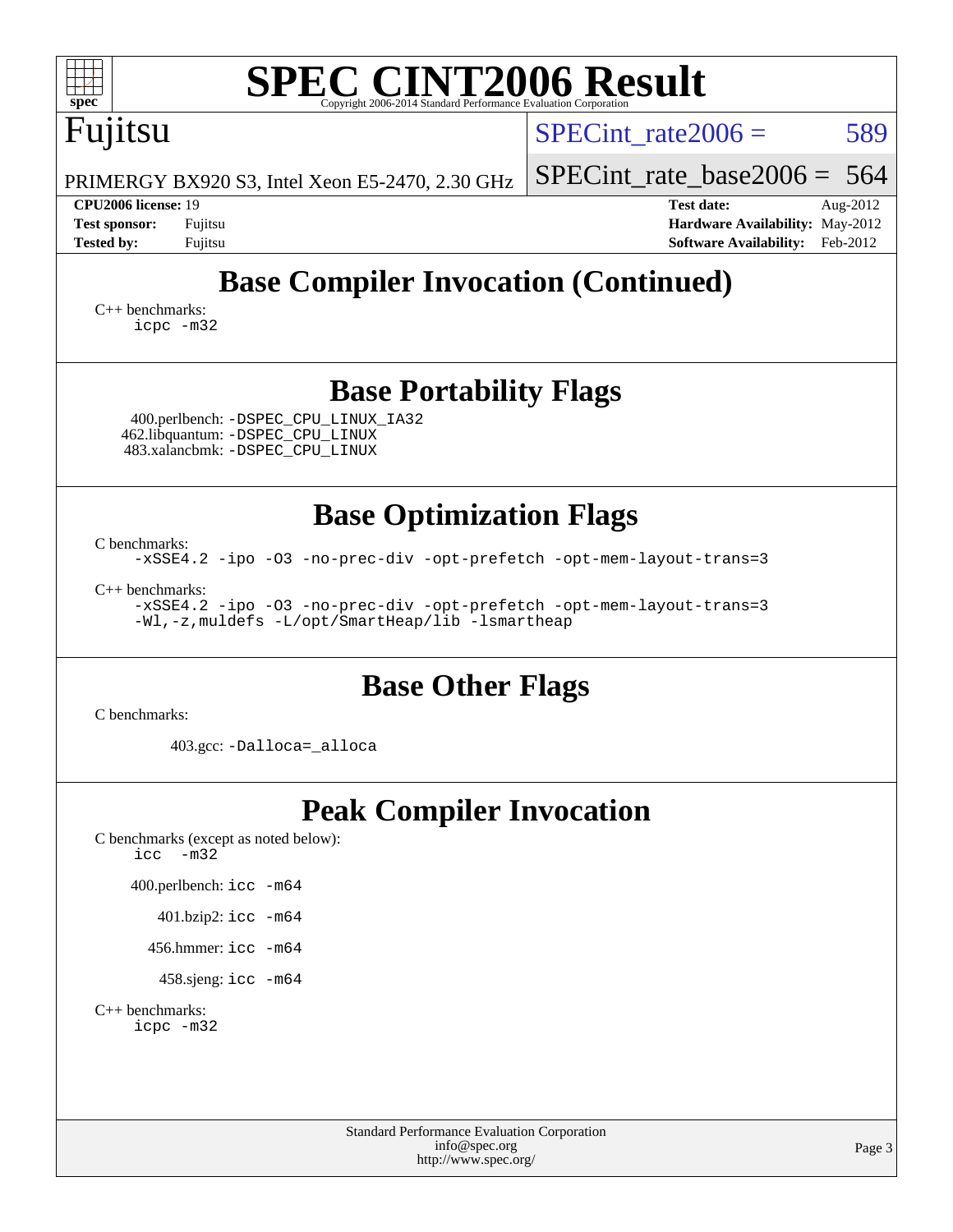

# **[SPEC CINT2006 Result](http://www.spec.org/auto/cpu2006/Docs/result-fields.html#SPECCINT2006Result)**

# Fujitsu

SPECint rate $2006 = 589$ 

PRIMERGY BX920 S3, Intel Xeon E5-2470, 2.30 GHz

#### **[CPU2006 license:](http://www.spec.org/auto/cpu2006/Docs/result-fields.html#CPU2006license)** 19 **[Test date:](http://www.spec.org/auto/cpu2006/Docs/result-fields.html#Testdate)** Aug-2012

[SPECint\\_rate\\_base2006 =](http://www.spec.org/auto/cpu2006/Docs/result-fields.html#SPECintratebase2006) 564

**[Test sponsor:](http://www.spec.org/auto/cpu2006/Docs/result-fields.html#Testsponsor)** Fujitsu **[Hardware Availability:](http://www.spec.org/auto/cpu2006/Docs/result-fields.html#HardwareAvailability)** May-2012 **[Tested by:](http://www.spec.org/auto/cpu2006/Docs/result-fields.html#Testedby)** Fujitsu **Fugital Example 2012 [Software Availability:](http://www.spec.org/auto/cpu2006/Docs/result-fields.html#SoftwareAvailability)** Feb-2012

## **[Peak Portability Flags](http://www.spec.org/auto/cpu2006/Docs/result-fields.html#PeakPortabilityFlags)**

 400.perlbench: [-DSPEC\\_CPU\\_LP64](http://www.spec.org/cpu2006/results/res2012q3/cpu2006-20120806-24080.flags.html#b400.perlbench_peakCPORTABILITY_DSPEC_CPU_LP64) [-DSPEC\\_CPU\\_LINUX\\_X64](http://www.spec.org/cpu2006/results/res2012q3/cpu2006-20120806-24080.flags.html#b400.perlbench_peakCPORTABILITY_DSPEC_CPU_LINUX_X64) 401.bzip2: [-DSPEC\\_CPU\\_LP64](http://www.spec.org/cpu2006/results/res2012q3/cpu2006-20120806-24080.flags.html#suite_peakCPORTABILITY401_bzip2_DSPEC_CPU_LP64) 456.hmmer: [-DSPEC\\_CPU\\_LP64](http://www.spec.org/cpu2006/results/res2012q3/cpu2006-20120806-24080.flags.html#suite_peakCPORTABILITY456_hmmer_DSPEC_CPU_LP64) 458.sjeng: [-DSPEC\\_CPU\\_LP64](http://www.spec.org/cpu2006/results/res2012q3/cpu2006-20120806-24080.flags.html#suite_peakCPORTABILITY458_sjeng_DSPEC_CPU_LP64) 462.libquantum: [-DSPEC\\_CPU\\_LINUX](http://www.spec.org/cpu2006/results/res2012q3/cpu2006-20120806-24080.flags.html#b462.libquantum_peakCPORTABILITY_DSPEC_CPU_LINUX) 483.xalancbmk: [-DSPEC\\_CPU\\_LINUX](http://www.spec.org/cpu2006/results/res2012q3/cpu2006-20120806-24080.flags.html#b483.xalancbmk_peakCXXPORTABILITY_DSPEC_CPU_LINUX)

## **[Peak Optimization Flags](http://www.spec.org/auto/cpu2006/Docs/result-fields.html#PeakOptimizationFlags)**

[C benchmarks](http://www.spec.org/auto/cpu2006/Docs/result-fields.html#Cbenchmarks):

 400.perlbench: [-xSSE4.2](http://www.spec.org/cpu2006/results/res2012q3/cpu2006-20120806-24080.flags.html#user_peakPASS2_CFLAGSPASS2_LDCFLAGS400_perlbench_f-xSSE42_f91528193cf0b216347adb8b939d4107)(pass 2) [-prof-gen](http://www.spec.org/cpu2006/results/res2012q3/cpu2006-20120806-24080.flags.html#user_peakPASS1_CFLAGSPASS1_LDCFLAGS400_perlbench_prof_gen_e43856698f6ca7b7e442dfd80e94a8fc)(pass 1) [-ipo](http://www.spec.org/cpu2006/results/res2012q3/cpu2006-20120806-24080.flags.html#user_peakPASS2_CFLAGSPASS2_LDCFLAGS400_perlbench_f-ipo)(pass 2) [-O3](http://www.spec.org/cpu2006/results/res2012q3/cpu2006-20120806-24080.flags.html#user_peakPASS2_CFLAGSPASS2_LDCFLAGS400_perlbench_f-O3)(pass 2) [-no-prec-div](http://www.spec.org/cpu2006/results/res2012q3/cpu2006-20120806-24080.flags.html#user_peakPASS2_CFLAGSPASS2_LDCFLAGS400_perlbench_f-no-prec-div)(pass 2) [-prof-use](http://www.spec.org/cpu2006/results/res2012q3/cpu2006-20120806-24080.flags.html#user_peakPASS2_CFLAGSPASS2_LDCFLAGS400_perlbench_prof_use_bccf7792157ff70d64e32fe3e1250b55)(pass 2) [-auto-ilp32](http://www.spec.org/cpu2006/results/res2012q3/cpu2006-20120806-24080.flags.html#user_peakCOPTIMIZE400_perlbench_f-auto-ilp32) 401.bzip2: [-xSSE4.2](http://www.spec.org/cpu2006/results/res2012q3/cpu2006-20120806-24080.flags.html#user_peakPASS2_CFLAGSPASS2_LDCFLAGS401_bzip2_f-xSSE42_f91528193cf0b216347adb8b939d4107)(pass 2) [-prof-gen](http://www.spec.org/cpu2006/results/res2012q3/cpu2006-20120806-24080.flags.html#user_peakPASS1_CFLAGSPASS1_LDCFLAGS401_bzip2_prof_gen_e43856698f6ca7b7e442dfd80e94a8fc)(pass 1) [-ipo](http://www.spec.org/cpu2006/results/res2012q3/cpu2006-20120806-24080.flags.html#user_peakPASS2_CFLAGSPASS2_LDCFLAGS401_bzip2_f-ipo)(pass 2) [-O3](http://www.spec.org/cpu2006/results/res2012q3/cpu2006-20120806-24080.flags.html#user_peakPASS2_CFLAGSPASS2_LDCFLAGS401_bzip2_f-O3)(pass 2) [-no-prec-div](http://www.spec.org/cpu2006/results/res2012q3/cpu2006-20120806-24080.flags.html#user_peakPASS2_CFLAGSPASS2_LDCFLAGS401_bzip2_f-no-prec-div)(pass 2) [-prof-use](http://www.spec.org/cpu2006/results/res2012q3/cpu2006-20120806-24080.flags.html#user_peakPASS2_CFLAGSPASS2_LDCFLAGS401_bzip2_prof_use_bccf7792157ff70d64e32fe3e1250b55)(pass 2) [-opt-prefetch](http://www.spec.org/cpu2006/results/res2012q3/cpu2006-20120806-24080.flags.html#user_peakCOPTIMIZE401_bzip2_f-opt-prefetch) [-auto-ilp32](http://www.spec.org/cpu2006/results/res2012q3/cpu2006-20120806-24080.flags.html#user_peakCOPTIMIZE401_bzip2_f-auto-ilp32) [-ansi-alias](http://www.spec.org/cpu2006/results/res2012q3/cpu2006-20120806-24080.flags.html#user_peakCOPTIMIZE401_bzip2_f-ansi-alias)  $403.\text{sec: basepeak}$  = yes 429.mcf: basepeak = yes

 445.gobmk: [-xAVX](http://www.spec.org/cpu2006/results/res2012q3/cpu2006-20120806-24080.flags.html#user_peakPASS2_CFLAGSPASS2_LDCFLAGS445_gobmk_f-xAVX)(pass 2) [-prof-gen](http://www.spec.org/cpu2006/results/res2012q3/cpu2006-20120806-24080.flags.html#user_peakPASS1_CFLAGSPASS1_LDCFLAGS445_gobmk_prof_gen_e43856698f6ca7b7e442dfd80e94a8fc)(pass 1) [-prof-use](http://www.spec.org/cpu2006/results/res2012q3/cpu2006-20120806-24080.flags.html#user_peakPASS2_CFLAGSPASS2_LDCFLAGS445_gobmk_prof_use_bccf7792157ff70d64e32fe3e1250b55)(pass 2) [-ansi-alias](http://www.spec.org/cpu2006/results/res2012q3/cpu2006-20120806-24080.flags.html#user_peakCOPTIMIZE445_gobmk_f-ansi-alias) [-opt-mem-layout-trans=3](http://www.spec.org/cpu2006/results/res2012q3/cpu2006-20120806-24080.flags.html#user_peakCOPTIMIZE445_gobmk_f-opt-mem-layout-trans_a7b82ad4bd7abf52556d4961a2ae94d5)

456.hmmer: [-xSSE4.2](http://www.spec.org/cpu2006/results/res2012q3/cpu2006-20120806-24080.flags.html#user_peakCOPTIMIZE456_hmmer_f-xSSE42_f91528193cf0b216347adb8b939d4107) [-ipo](http://www.spec.org/cpu2006/results/res2012q3/cpu2006-20120806-24080.flags.html#user_peakCOPTIMIZE456_hmmer_f-ipo) [-O3](http://www.spec.org/cpu2006/results/res2012q3/cpu2006-20120806-24080.flags.html#user_peakCOPTIMIZE456_hmmer_f-O3) [-no-prec-div](http://www.spec.org/cpu2006/results/res2012q3/cpu2006-20120806-24080.flags.html#user_peakCOPTIMIZE456_hmmer_f-no-prec-div) [-unroll2](http://www.spec.org/cpu2006/results/res2012q3/cpu2006-20120806-24080.flags.html#user_peakCOPTIMIZE456_hmmer_f-unroll_784dae83bebfb236979b41d2422d7ec2) [-auto-ilp32](http://www.spec.org/cpu2006/results/res2012q3/cpu2006-20120806-24080.flags.html#user_peakCOPTIMIZE456_hmmer_f-auto-ilp32)

 458.sjeng: [-xSSE4.2](http://www.spec.org/cpu2006/results/res2012q3/cpu2006-20120806-24080.flags.html#user_peakPASS2_CFLAGSPASS2_LDCFLAGS458_sjeng_f-xSSE42_f91528193cf0b216347adb8b939d4107)(pass 2) [-prof-gen](http://www.spec.org/cpu2006/results/res2012q3/cpu2006-20120806-24080.flags.html#user_peakPASS1_CFLAGSPASS1_LDCFLAGS458_sjeng_prof_gen_e43856698f6ca7b7e442dfd80e94a8fc)(pass 1) [-ipo](http://www.spec.org/cpu2006/results/res2012q3/cpu2006-20120806-24080.flags.html#user_peakPASS2_CFLAGSPASS2_LDCFLAGS458_sjeng_f-ipo)(pass 2) [-O3](http://www.spec.org/cpu2006/results/res2012q3/cpu2006-20120806-24080.flags.html#user_peakPASS2_CFLAGSPASS2_LDCFLAGS458_sjeng_f-O3)(pass 2) [-no-prec-div](http://www.spec.org/cpu2006/results/res2012q3/cpu2006-20120806-24080.flags.html#user_peakPASS2_CFLAGSPASS2_LDCFLAGS458_sjeng_f-no-prec-div)(pass 2) [-prof-use](http://www.spec.org/cpu2006/results/res2012q3/cpu2006-20120806-24080.flags.html#user_peakPASS2_CFLAGSPASS2_LDCFLAGS458_sjeng_prof_use_bccf7792157ff70d64e32fe3e1250b55)(pass 2) [-unroll4](http://www.spec.org/cpu2006/results/res2012q3/cpu2006-20120806-24080.flags.html#user_peakCOPTIMIZE458_sjeng_f-unroll_4e5e4ed65b7fd20bdcd365bec371b81f) [-auto-ilp32](http://www.spec.org/cpu2006/results/res2012q3/cpu2006-20120806-24080.flags.html#user_peakCOPTIMIZE458_sjeng_f-auto-ilp32)

 462.libquantum: [-xAVX](http://www.spec.org/cpu2006/results/res2012q3/cpu2006-20120806-24080.flags.html#user_peakCOPTIMIZE462_libquantum_f-xAVX) [-ipo](http://www.spec.org/cpu2006/results/res2012q3/cpu2006-20120806-24080.flags.html#user_peakCOPTIMIZE462_libquantum_f-ipo) [-O3](http://www.spec.org/cpu2006/results/res2012q3/cpu2006-20120806-24080.flags.html#user_peakCOPTIMIZE462_libquantum_f-O3) [-no-prec-div](http://www.spec.org/cpu2006/results/res2012q3/cpu2006-20120806-24080.flags.html#user_peakCOPTIMIZE462_libquantum_f-no-prec-div) [-opt-prefetch](http://www.spec.org/cpu2006/results/res2012q3/cpu2006-20120806-24080.flags.html#user_peakCOPTIMIZE462_libquantum_f-opt-prefetch) [-opt-mem-layout-trans=3](http://www.spec.org/cpu2006/results/res2012q3/cpu2006-20120806-24080.flags.html#user_peakCOPTIMIZE462_libquantum_f-opt-mem-layout-trans_a7b82ad4bd7abf52556d4961a2ae94d5)

 $464.h264$ ref:  $-xSSE4$ .  $2(pass 2)$  [-prof-gen](http://www.spec.org/cpu2006/results/res2012q3/cpu2006-20120806-24080.flags.html#user_peakPASS1_CFLAGSPASS1_LDCFLAGS464_h264ref_prof_gen_e43856698f6ca7b7e442dfd80e94a8fc) $(pass 1)$  [-ipo](http://www.spec.org/cpu2006/results/res2012q3/cpu2006-20120806-24080.flags.html#user_peakPASS2_CFLAGSPASS2_LDCFLAGS464_h264ref_f-ipo) $(pass 2)$ [-O3](http://www.spec.org/cpu2006/results/res2012q3/cpu2006-20120806-24080.flags.html#user_peakPASS2_CFLAGSPASS2_LDCFLAGS464_h264ref_f-O3)(pass 2) [-no-prec-div](http://www.spec.org/cpu2006/results/res2012q3/cpu2006-20120806-24080.flags.html#user_peakPASS2_CFLAGSPASS2_LDCFLAGS464_h264ref_f-no-prec-div)(pass 2) [-prof-use](http://www.spec.org/cpu2006/results/res2012q3/cpu2006-20120806-24080.flags.html#user_peakPASS2_CFLAGSPASS2_LDCFLAGS464_h264ref_prof_use_bccf7792157ff70d64e32fe3e1250b55)(pass 2) [-unroll2](http://www.spec.org/cpu2006/results/res2012q3/cpu2006-20120806-24080.flags.html#user_peakCOPTIMIZE464_h264ref_f-unroll_784dae83bebfb236979b41d2422d7ec2) [-ansi-alias](http://www.spec.org/cpu2006/results/res2012q3/cpu2006-20120806-24080.flags.html#user_peakCOPTIMIZE464_h264ref_f-ansi-alias)

[C++ benchmarks:](http://www.spec.org/auto/cpu2006/Docs/result-fields.html#CXXbenchmarks)

 471.omnetpp: [-xSSE4.2](http://www.spec.org/cpu2006/results/res2012q3/cpu2006-20120806-24080.flags.html#user_peakPASS2_CXXFLAGSPASS2_LDCXXFLAGS471_omnetpp_f-xSSE42_f91528193cf0b216347adb8b939d4107)(pass 2) [-prof-gen](http://www.spec.org/cpu2006/results/res2012q3/cpu2006-20120806-24080.flags.html#user_peakPASS1_CXXFLAGSPASS1_LDCXXFLAGS471_omnetpp_prof_gen_e43856698f6ca7b7e442dfd80e94a8fc)(pass 1) [-ipo](http://www.spec.org/cpu2006/results/res2012q3/cpu2006-20120806-24080.flags.html#user_peakPASS2_CXXFLAGSPASS2_LDCXXFLAGS471_omnetpp_f-ipo)(pass 2) [-O3](http://www.spec.org/cpu2006/results/res2012q3/cpu2006-20120806-24080.flags.html#user_peakPASS2_CXXFLAGSPASS2_LDCXXFLAGS471_omnetpp_f-O3)(pass 2) [-no-prec-div](http://www.spec.org/cpu2006/results/res2012q3/cpu2006-20120806-24080.flags.html#user_peakPASS2_CXXFLAGSPASS2_LDCXXFLAGS471_omnetpp_f-no-prec-div)(pass 2) [-prof-use](http://www.spec.org/cpu2006/results/res2012q3/cpu2006-20120806-24080.flags.html#user_peakPASS2_CXXFLAGSPASS2_LDCXXFLAGS471_omnetpp_prof_use_bccf7792157ff70d64e32fe3e1250b55)(pass 2) [-ansi-alias](http://www.spec.org/cpu2006/results/res2012q3/cpu2006-20120806-24080.flags.html#user_peakCXXOPTIMIZE471_omnetpp_f-ansi-alias) [-opt-ra-region-strategy=block](http://www.spec.org/cpu2006/results/res2012q3/cpu2006-20120806-24080.flags.html#user_peakCXXOPTIMIZE471_omnetpp_f-opt-ra-region-strategy_a0a37c372d03933b2a18d4af463c1f69) [-Wl,-z,muldefs](http://www.spec.org/cpu2006/results/res2012q3/cpu2006-20120806-24080.flags.html#user_peakEXTRA_LDFLAGS471_omnetpp_link_force_multiple1_74079c344b956b9658436fd1b6dd3a8a) [-L/opt/SmartHeap/lib -lsmartheap](http://www.spec.org/cpu2006/results/res2012q3/cpu2006-20120806-24080.flags.html#user_peakEXTRA_LIBS471_omnetpp_SmartHeap_1046f488ce4b4d9d2689b01742ccb999)

 $473$ .astar: basepeak = yes

Continued on next page

Standard Performance Evaluation Corporation [info@spec.org](mailto:info@spec.org) <http://www.spec.org/>